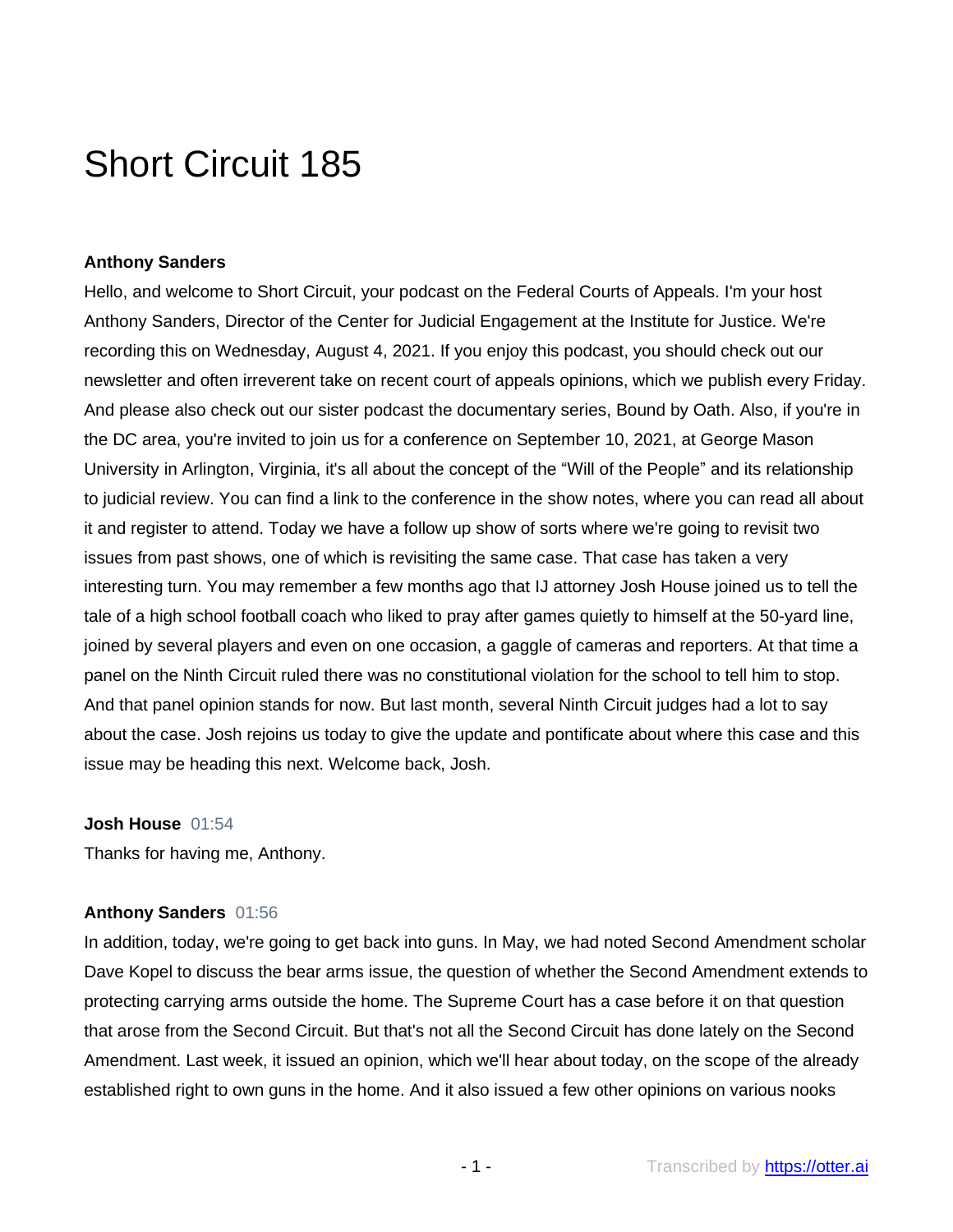and crannies of Second Amendment law. While reporting on these developments is IJ constitutional law fellow Adam Griffin, welcome to the show, Adam.

## **Adam Griffin** 02:44

Thanks for having me, Anthony.

## **Anthony Sanders** 2:50

So, Josh, we talked a lot about high school football and religion and speech and all kinds of things last time. And apparently, a lot of judges also want to talk about it. So, bring us up to speed.

## **Josh House** 02:59

Anthony, who doesn't want to talk about this? That's what I want to know. This is I could go on and on. In fact, this to me would be the ideal law school exam question. This case is First Amendment it is, you know, in two different ways, both free speech, law and religion. So, it's a fun one. So where is this case now? Well, so we've got nine different opinions from the Ninth Circuit or statements I should say from Ninth Circuit judges on the Ninth Circuit's denial of a petition to take this case en banc. The original panel that we spoke about a few months ago, ruled that basically this high school football coach who would go to the 50-yard line after games to pray, he would take a knee pray, the people would surround him: players and as you said, on one event, people from the stands and reporters. This football coach argued, or the panel denied his free exercise claims, and kind of did on two grounds. One, basically that the government can tell a government employee what they're saying when they're speaking on behalf of the government. It's known as sort of a government speech doctrine. It stems from a Supreme Court case called the Garcetti. And the idea is that if you are a government employee, and you speak as part of your employment, of course, the government can dictate what you say. And in this case, of course, the government can tell him not to do certain things, you know, when he's a coach. And then the second reason they said, look, even if that prayer were private and off duty in that one moment, right after the game, he still hasn't stated a claim that his free exercise rights were violated because basically, your free exercise rights only go so far as the government's Establishment Clause rights and that or Establishment Clause fears might be a better way of putting it and so the government's fear of bridging the establishment clause. As of creating an establishment of religion can justify can be a compelling interest to restrict the free exercise of an individual's religion. So that was the panel's decision. And they asked for en banc review, the Ninth Circuit voted and decided no, it was going to deny en banc review. But that generated a variety of opinions. Which brings us to what we're discussing today. We've got two opinions, two concurring opinions that is concurring with the decision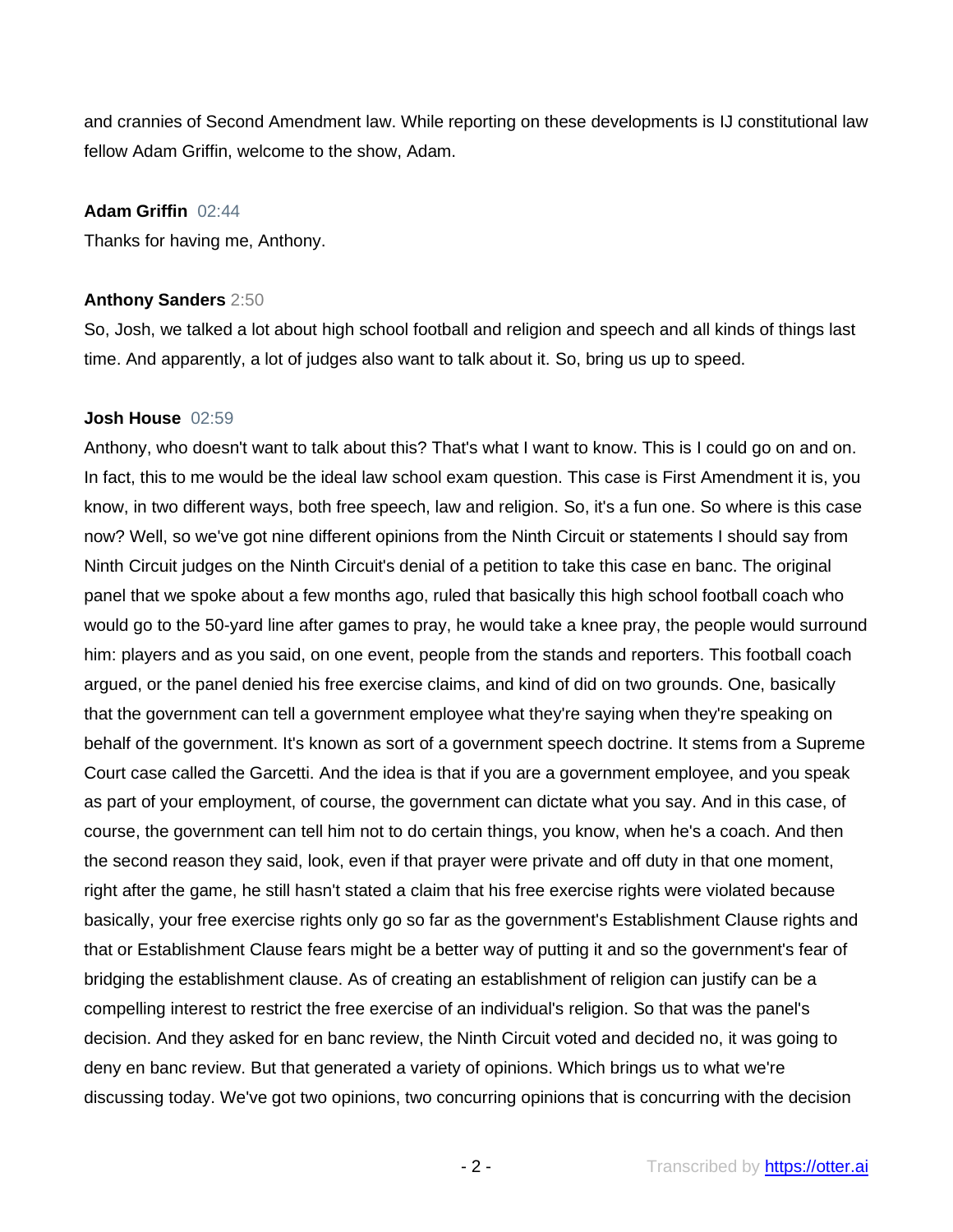to deny review. And then you've got, I believe it's four it might be I think it might be five separate statements. Some of them are just statements that they agree very briefly with someone another justice, or another judge, excuse me. But it's all these different statements saying, no, the court should have accepted this for en banc review, because it gets the law wrong, it gets the facts wrong. And so, you really have these judges trading barbs with both each other. And I would also say, with the plaintiff, in this case, the main concurrence in the denial, this is Judge Smith's concurrence, you get the sense the Judge Smith really doesn't like the plaintiff, in fact, goes so far as to in the conclusion of the concurring statement actually says that, it's ironic that the plaintiff wants permission to pray in public on a football field, when Jesus on the sermon of the mount said that when you pray, you should not be like the hypocrites who pray in public and instead should go into your room and close the door. You know, I don't know of another example of a judge quoting a Bible verse back at a litigator.

## **Anthony Sanders** 06:47

That seemed to kind of leave the law behind to get into a bit of Scripture. A little bit unusual, I'd say.

#### **Josh House** 06:55

Very, very unusual. And, you know, I think what's also unusual, if you look at both the concurrences, as well as the statements that you know, regarding the denial, the dissents from denial, you get into this issue of the judges simply don't agree with the relevant facts are, and yet both of them are saying the to the other side, that you got the facts wrong. You've got the two concurring justices or judges go, hey, this public character of these prayers, the fact that they're happening on property that the coach only has access to because he is the coach of the public-school football team, because it's happening in full view of everyone. And because he made such a stink about it on social media, that those all color, the legal analysis here, and that those facts make the speech more likely to be government speech, and they make the speech more likely to be an endorsement of religion that the school district should be, you know, has a compelling interest to avoid in order not to violate the establishment clause. And then if you look at the other statements, the dissental, the statements denying in favor, sorry, dissenting from the denial

## **Anthony Sanders** 08:14

I like dissentals as a word, by the way.

## **Josh House** 08:15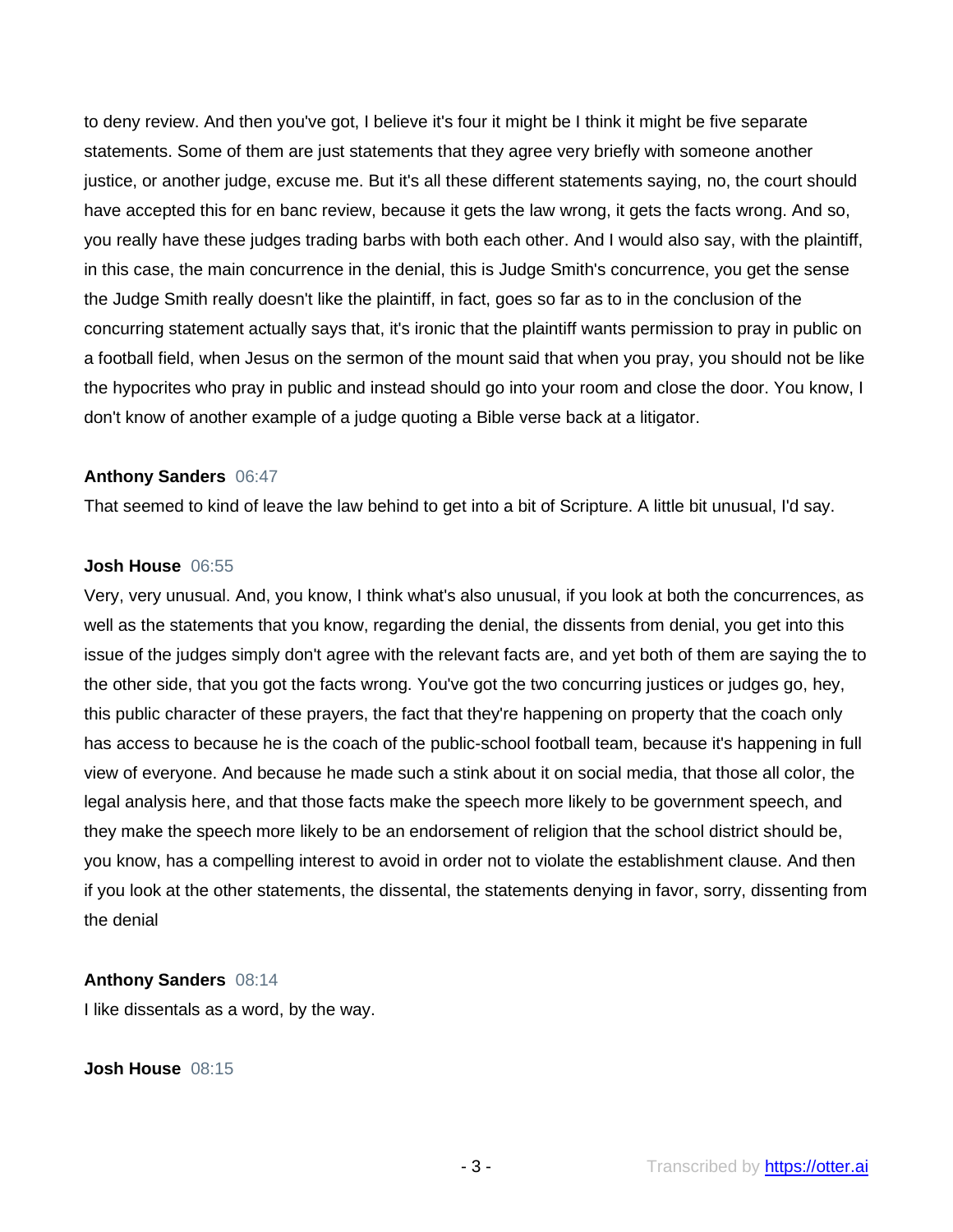Yeah, I might just start using that because we're talking about so many different statements here. It's confusing me. Those statements, the dissentals focus on what they said the relevant facts, I think, is how Judge O'Scannlain' s dissental put it, which was that there is a, you know, sure this coach was doing all these things. But at the end of the day, the right that was put forward at summary judgment to the right that he was that the plaintiff was trying to vindicate here was a right to pray privately whether or not other people join them. And whether or not there were people in the crowd, it was can I, after a football game, pray on the field. And based on that narrow definition of the right being asserted, the other judges go these other facts, would they're sort of irrelevant things facts about how public it is, because that's not the legal question we're being asked to decide. And so, I could look, Anthony, I could go on and on about all the intricacies of Establishment Clause and free exercise clause, but I think that is the key disagreement is how relevant are those facts about the public nature of the prayer? And do they actually change the legal test that the court should apply?

### **Anthony Sanders** 09:26

Adam, what do you make all this?

### **Adam Griffin** 09:29

So, Josh, there's been a lot of talk at the Supreme Court. And I think even in a previous iteration of this case, about whether the Free Exercise Clause has not been given its full protective scope and whether the Establishment Clause has been given to greatest fear. I think Alito wrote a denial or concurrence from dissent and the previous iteration of this case; Thomas has made numerous statements about this. How would that kind of more originalist approach, a stronger Free Exercise Clause, maybe a weaker Establishment Clause? How would that affect this case?

### **Josh House** 10:04

Yeah, that's a good point. I think there are two kinds of questions wrapped up in there. Right, which is one, how would an originalist approach sort of this, this whole question of Establishment Clause of free exercise? And then how would a stronger free exercise because I don't know that that's necessarily a question of originalism, but rather perhaps the exact test that's being used. So, I'm going to take the second question first, right, what would it look like to have a stronger Free Exercise Clause and a stronger free exercise in this context, would say that perhaps the government's mere fear that it's going to endorse religion is not enough to trump an individual right to free exercise? The dissentals in this case point out over and over again, there's no plaintiff here, there's no litigant saying that my rights have been violated because there's an establishment of religion, right? This is not a case that arose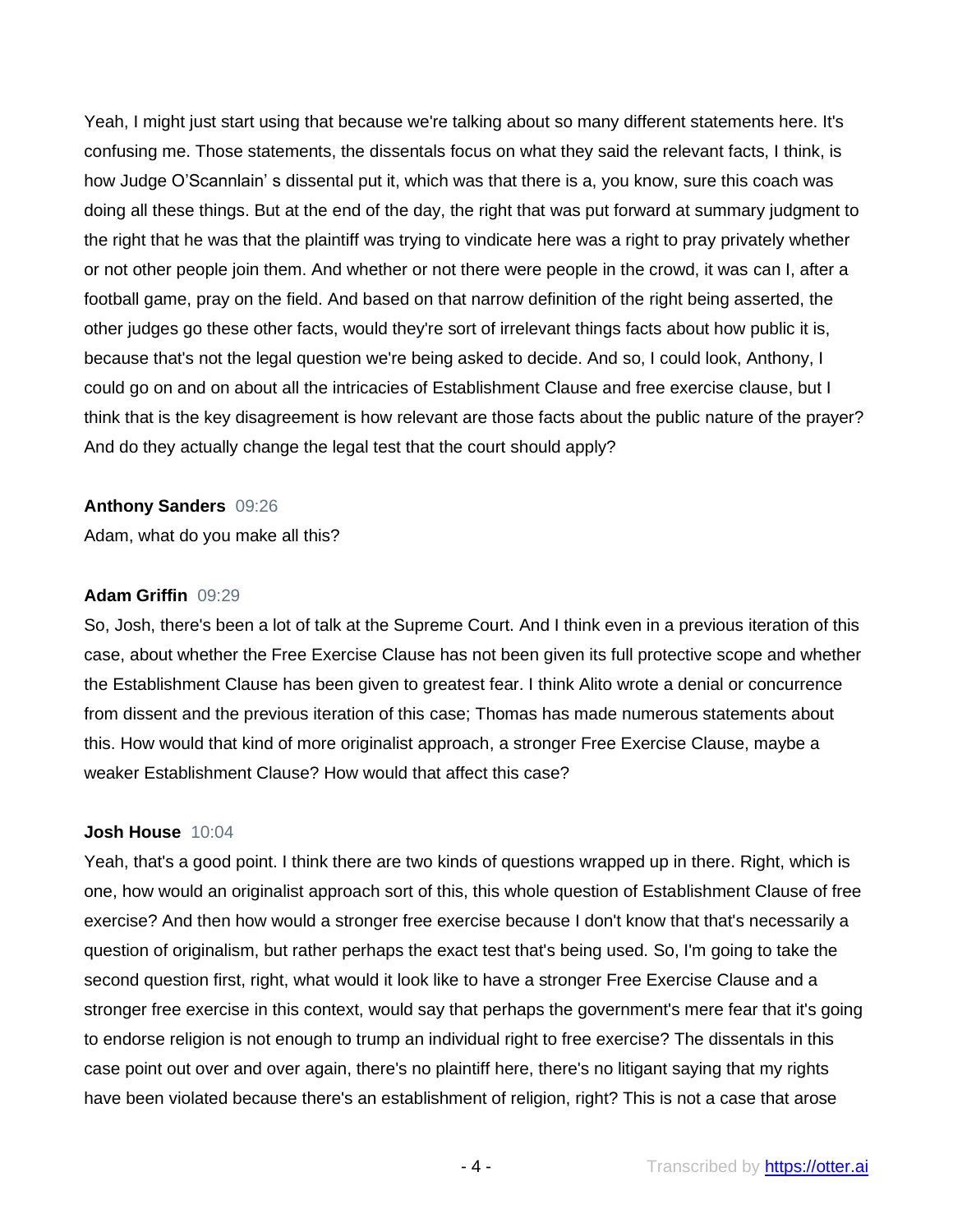because some student showed up and said, this is an establishment clause violation. I'm uncomfortable at this school. You know, there's no, there's no, like in a normal Establishment Clause case. There's no suggestion that someone has been wronged by an establishment.

#### **Anthony Sanders** 11:08

There is a little sketchy, but there is one student right, who said he was an atheist, but he felt he had to join the prayer because of social pressure.

#### **Josh House** 11:16

That's right. But again, because the procedural posture of this case isn't that that student is a litigant. There has not been a whole record developed on whether or not for example, that students fear of coercion is reasonable. There are a bunch of facts about that in the record. And the different opinions and statements give different weights to those to those sorts of facts. But I think my point is sort of unlike a normal Establishment Clause case, the center of attention is not on sort of the coach or the school creating a policy that coerces that student, but rather that student as sort of an incidental bystander of the of the coach's privately intended speech. And so, I think just the procedural posture of this case means that the Free Exercise Clause or means that the Establishment Clause concerns here are very, very theoretical. And so again, to go back to Adam's question, I think the Free Exercise, you know, if we analyze what's going on here, the Free Exercise Clause, it's that, well, the government can override an individual's Free Exercise rights, if it has a compelling interest. The only compelling interest here is the government, the school district, trying to avoid endorsing or taking a religious position, right, trying to avoid establishing a religion. But again, there's not been a full record that it was establishing a religion. And so, I think that's kind of the main issue is here's it's just the fear that an establish it might happen. And this might be where this case goes up on appeal. Right is on this question is, you know, if the Supreme Court were to take this, is that mere fear of an establishment enough to trump an individual's Free Exercise rights? So, to answer Adam's question, I think a stronger Free Exercise Clause would say something like, no, that mere fear is not enough to defeat the individuals' rights. And then as for the originalist question, I would just point to Judge Nelson's dissental, in this case, and Judge Nelson says, you know, there's a whole originalist analysis of what is an establishment of religion. And so instead of focusing on like, you know, whether there's this fear of an endorsement of religion that the coach would be doing, and therefore the school district can have a policy that the coach avoid endorsing on behalf of the school, a religion, we should instead look to was the coach or the school establishing a religion as that meant, you know, as that would have meant back at the founding, and that would be the sort of original historical test rather than the what's used as the Lemon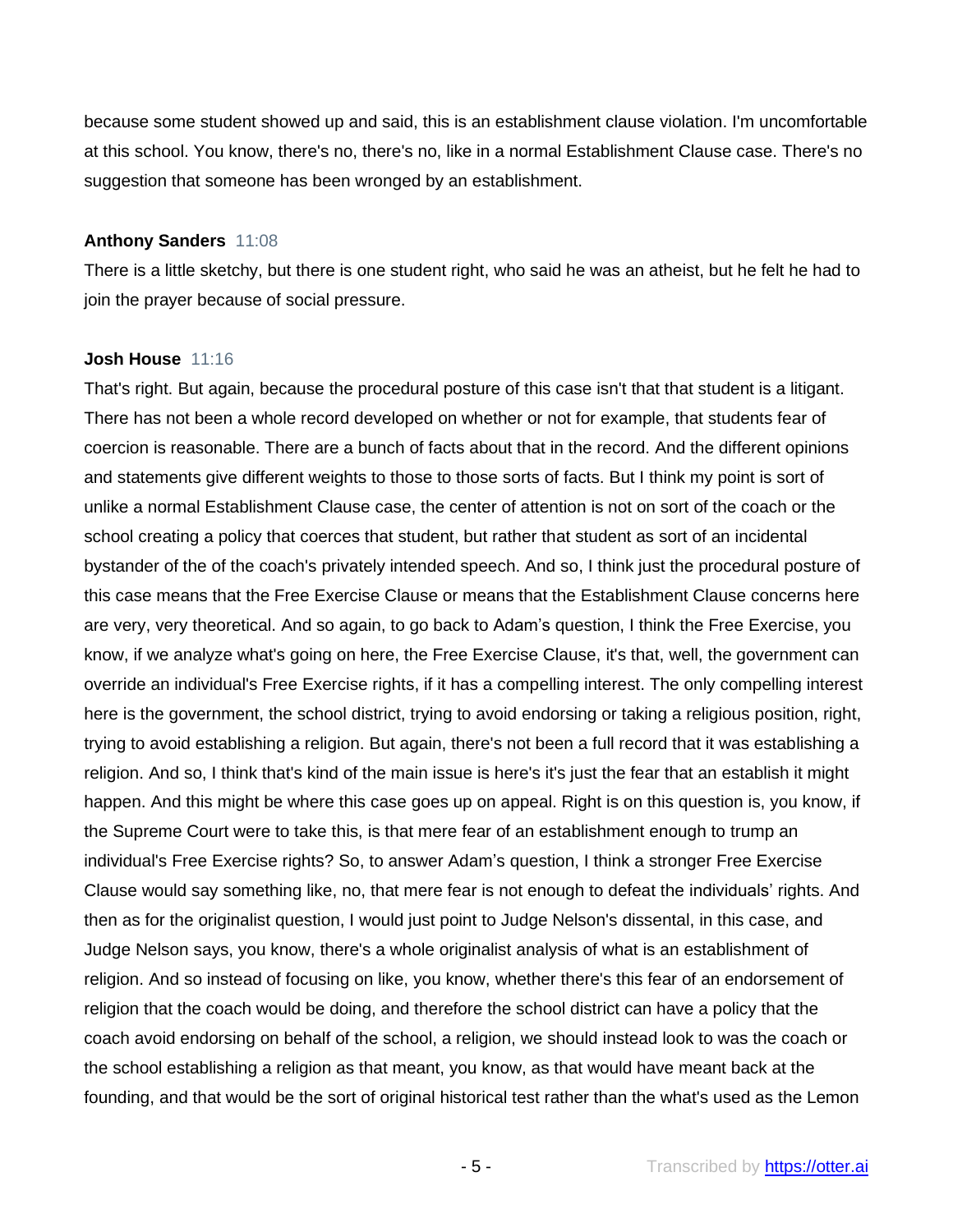v. Kurtzman test. And specifically, in this case, the prong of that test that concerns endorsing a religion. And so, you know, I think an originalist would here go towards Judge Nelson's analysis and look at the historical definition of an establishment.

#### **Adam Griffin** 14:03

It's interesting that this case, the other prong of Lemon is the coercion test. And that's talking about the idea that the Establishment Clause interest was just a fear of establishment not an actual establishment and maybe a fear that students would be coerced. And there might have been some evidence of that. But was, did any of the opinions rely heavily on that coercion prong on a finding that either students or the public was coerced into some kind of religious demonstration that violated their conscience in a way that would lead to an establishment of religion?

#### **Josh House** 14:35

Yeah, absolutely. They did. I mean, I think that's sort of the fallback position that the statements that were defending the denial are kind of focusing on is this case out of the Santa Fe Independent School District case, which precisely had to deal with this coercion prong. That was the basis for that decision. And there the issue in that case was a football case. And it had to do with the students doing a pregame prayer. And they'd have access to the PA system. They the school had a policy of allowing them to do the prayer was part of sort of the pregame festivities. And the Supreme Court in that case, said the fact that it was a school sort of sanctioned policy did create this element of sort of coercion for like the other parts of the student body, and it certainly created the appearance that there was an endorsement happening. That is the school that was endorsing, you know, religion. And so, you know, I think that the coercion, this is something that those statements keep coming back to is they keep coming back to that case, they keep coming back to the student that Anthony brought up, which was this one student who said he felt like he was sort of had to pray just to go along with the coach's routine, because he didn't want to lose playing time, but he himself was an atheist and not religious. And so, you know, I think coercion is another flashpoint for this case on appeal, which is if there is a compelling interest in overriding Free Exercise rights as a sort of prophylactic to avoid an establishment clause violation. Is it enough? Is that coercion prong enough to create that possible Establishment Clause violation? And if so, there's another even layer to this and I could I told you I could keep going on. Is the coercion objective or subjective, is there actually coercion? Or is it that the student felt coerced? And then is it a reasonable person feeling coerced? Or is it a reasonable student who is, you know, 14,15,16 years old feeling coerced? So, there are layers upon layers? And I am just excited to see where this case goes for?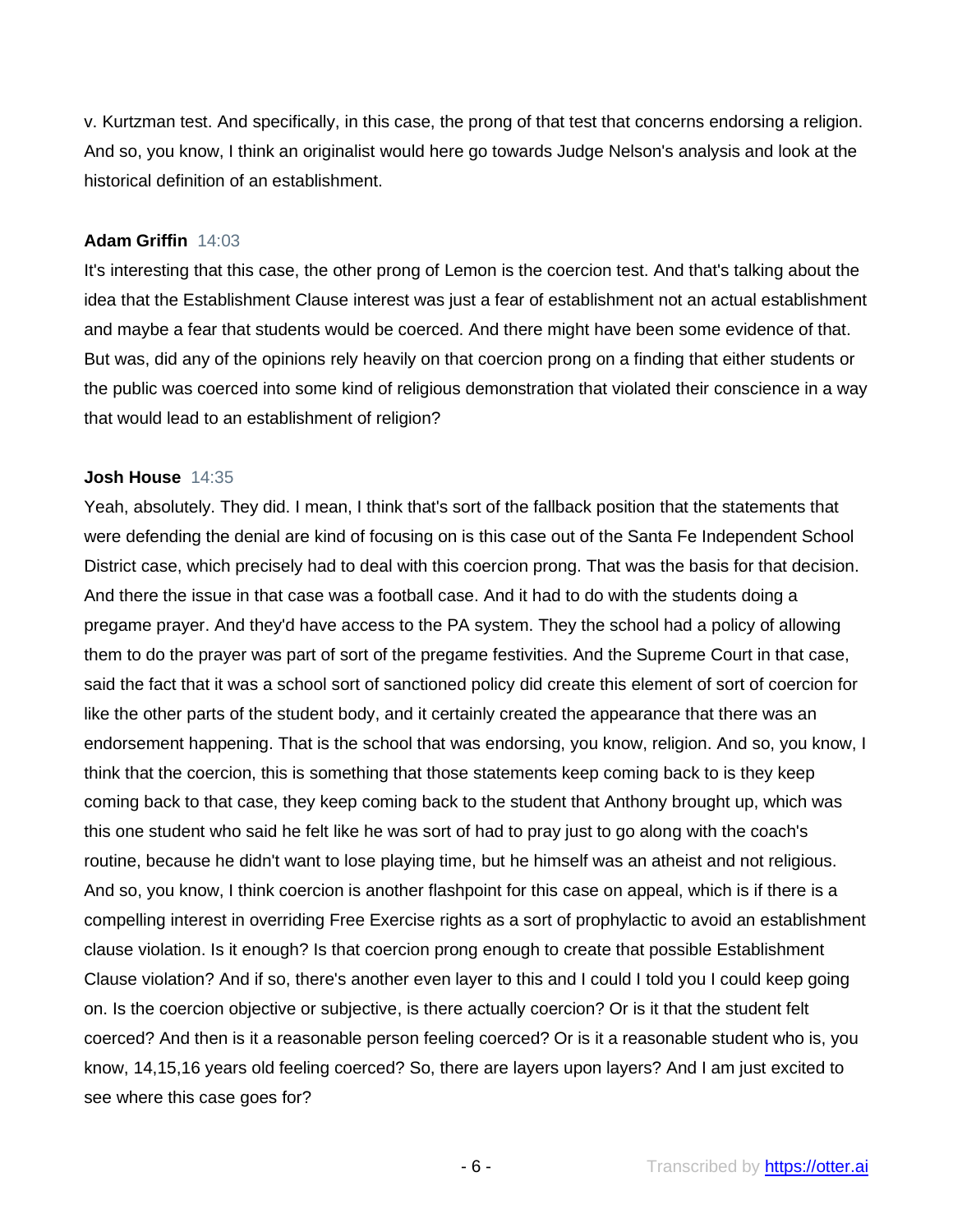#### **Anthony Sanders** 16:42

Yeah, I'm going to have to cut you off here. I'm sorry. But I do have another question. Which is what is your feeling about the Supreme Court taking this case? Because when they when they originally didn't take the case on a preliminary injunction, posture, and Justice Alito wrote this statement, and they said, Well, we want more factual development, but then we might take it out on Final Judgment. Now, there's factual development, it is a lot messier, I think then it was presented at the preliminary injunction stage. Do you think they'll want to bite? Because I, frankly, after reading the circuit opinion, when we talked about it back in April, this, there's way more dissents here than I expected. And so, I wonder if there's more to this case, then, you know, people who aren't as into the, these issues might surmise. So perhaps there's a good chance that court will take the case or perhaps, you know, given the messy facts. It's just not worth it.

#### **Josh House** 17:48

Yeah, I mean, the facts are messy, but I think the facts are sort of perhaps Messier, precisely because there are these two legal issues, I think, in a way hadn't had there been like a single issue, either it was just whether the coach was speaking as a government employee or not, the Garcetti issue, or whether it was just, you know, the free exercise versus establishment clause, I think it might have prevented presented a simpler vehicle for the courts to take on review to narrow it to the relevant facts. And then to just decide those one of those issues. The fact that the Ninth Circuit decided sort of an alternative holding where, okay, if even if it's not government speech, there's still this establishment clause slash Free Exercise issue. I think that that's what makes this so muddy, because I certainly think that the government speech issue is the one that Alito's opinion was some of the most concerned with, right was this idea, if you read Alito's concurrence for the denial of cert, you know, there's this example of what if a teacher sits there and prays in the cafeteria during the school day? That's clearly private speech, and it would seem, but it would seem like that the Ninth Circuit's very broad application of the Garcetti test is saying almost anything a teacher does just by virtue of their position as a teacher could be construed as sort of government speech and therefore subject to the school district's regulation. And so, I think that would, that is a I think, a question that the Supreme Court looks like it's chomping at the bit to kind of, at least if you if you take Alito's concurrence as definitive on that is chomping at the bit to decide, I think the messiness, as with any law and religion case is going to be that that Free Exercise establishment question. So, I just don't know about that.

#### **Anthony Sanders** 19:31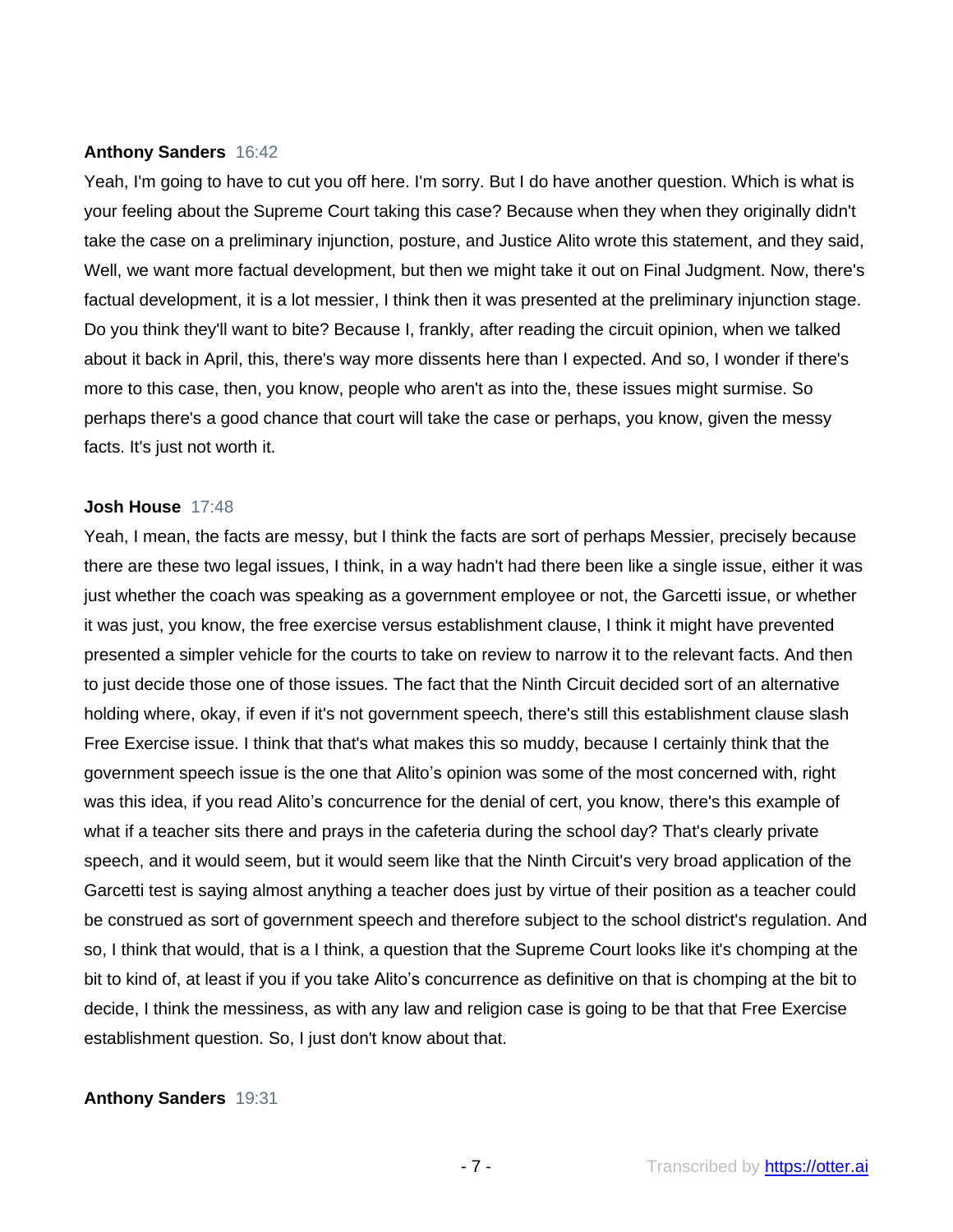Yeah, well, I mean, we've had many Establishment Clause cases and Free Exercise to where you have many different opinions from the court a split decisions often this if you count up just the substantive opinions, it was six. The Ninth Circuit of course is famous for having a lot of judges saying a lot of things including Judge O'Scannlain who because he's a senior, he couldn't vote on the decision of whether to give en banc, but he could make a statement. And he sure did make a statement. So, always interesting in the Ninth Circuit. And, of course, there is an interesting case that maybe that may be coming to the Supreme Court. The case is Kennedy v. Bremerton school district, and perhaps look at it at a cert petition near you. So, thank you, Josh, for that summary. And we're going to go on to Adam with Henry v. County of Nassau, hope I said that right, in the Second Circuit and some other Second Amendment stuff in the Second Circuit, too. So, take it away.

### **Adam Griffin** 20:33

Thanks, Anthony. There's a lot of Second Amendment activity in the Second Circuit. In addition to the cert petition in New York Rifle and Pistol that we talked about a few episodes ago, there was also this case Henry v. County of Nassau and two other cases out of the Second Circuit dealing with this gun rights issue. One is United States v. Javier Perez, which dealt with an immigrant's right to keep and bear arms and the scope of the Second Amendment right when it comes to an immigrant and they applied the Second Amendment intermediate scrutiny and found that the restriction on his rights were upheld, with an interesting concurrence by Judge Menashi, questioning whether immigrants should have full Second Amendment protections. There was another case on fingerprinting and the Second Amendment, and it was held to be moot. But the case that we're dealing with today out of the Second Circuit is Henry v. County of Nassau, which is a county in New York. Lambert Henry was accused of having a dispute with his daughter over grades and he blocked the door and put her in a headlock, and then she got a protective order against him. That started a cascade. The protective order was instituted, his pistol license was revoked based on a New York policy, and there's a separate New York policy that says if your pistol license is suspended or revoked, that you lose your right to possess all firearms, including rifles and shotguns. The police showed up and confiscated all of his guns. Five months later, the order of protection was revoked or was allowed to lapse, and the family court dismissed the action. Two months later, he asked for his pistol license back and his firearms back. And the county said, a year and a half later, told him no you can't have your firearms back. Your pistol license is completely revoked. And so were all your firearm rights. You can apply again in five years, but there's no guarantee that you will actually get your rights back at the end of that time. So, he sued and regular listeners of the podcast will recognize Section 1983. He brought a Section 1983 lawsuit in federal court to protect his Second Amendment rights. And the district court did a really interesting thing. The district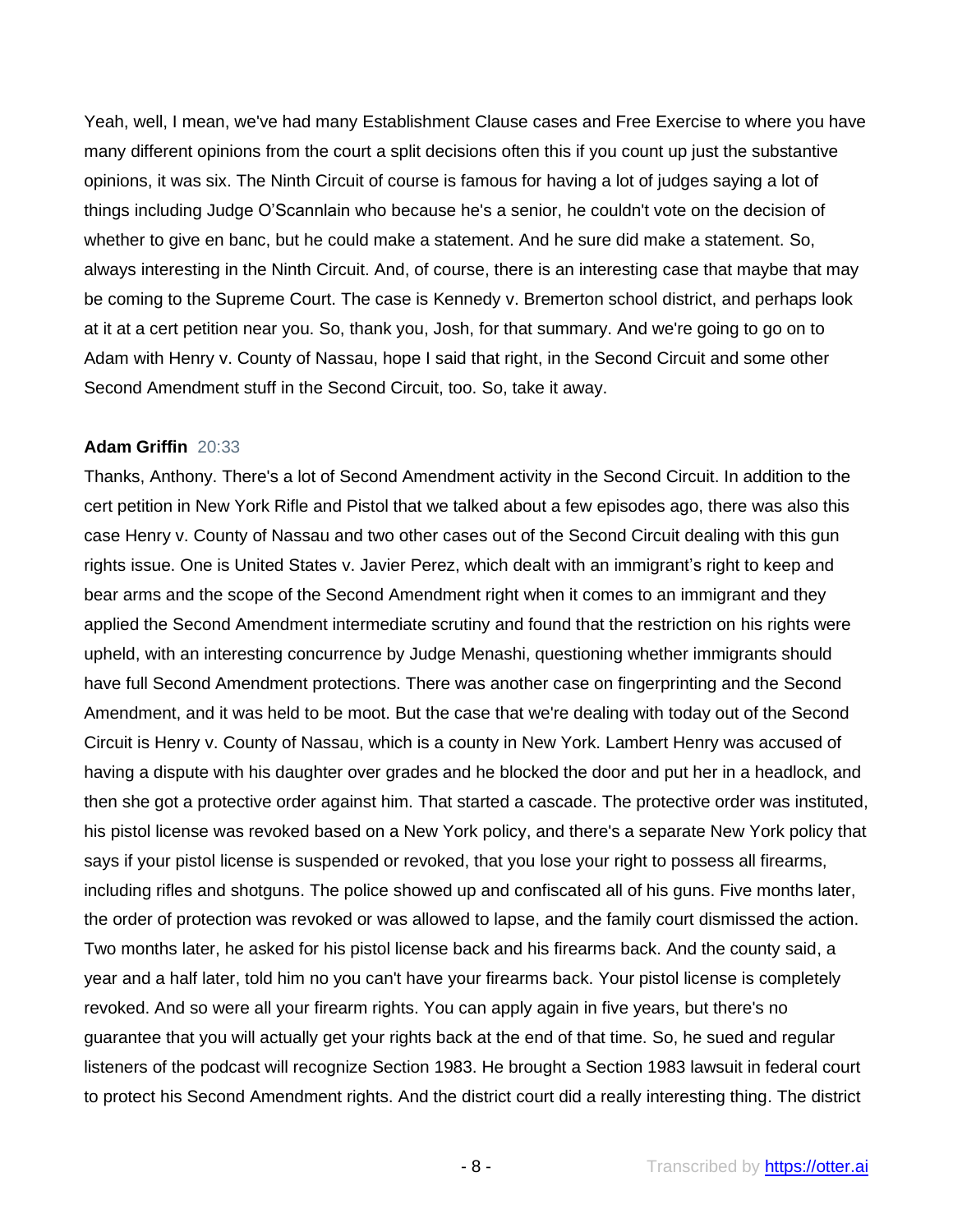court said your Second Amendment rights have barely been infringed because the core of the Second Amendment is a collective right, not an individual right. The District Court said Mr. Henry's burden is light here because he did not allege that the county of Nassau had infringed the Second Amendment for all people. And because he only alleged that, as an individual, his rights had been infringed. It wasn't really that big of a burden. And the Second Circuit said, well, not so fast. That's not what the precedent said. And that would make a real oddity of the Second Amendment. They said that the core of the Second Amendment is the right of law abiding, responsible gun owners to protect their home and earth. And in making this decision, they said the Second Amendment is not at core a collective right. It's an individual right. And that the Second Amendment protects an individual right, no less than any other right and the Bill of Rights. And this is a lot like what we talked about at IJ. That there shouldn't be any second-tier rights, and that all the rights in the Bill of Rights, that all of your rights should be treated as fundamental individual rights. And the Second Circuit went on to apply it a traditional Second Amendment test. You know, what is the core of the Second Amendment right? It's an individual right. And then how substantial is the burden? They said the burden was substantial, because by the end of this process, he would be without firearms completely for seven years. And no guarantee of getting them back at the end. And then they assess whether he was law abiding and responsible. If he was law abiding, responsible, strict scrutiny should apply. If he's not law abiding and responsible, then intermediate scrutiny would still apply. They said they could not determine whether he was law abiding or responsible based on the evidence and applied intermediate scrutiny, but still found that his claim should proceed to the merits. And they did so based on the facts and based on the evidence, they said, you know, look, he lost his right for seven years at least to completely possess any firearm based on an order of protection that was not subject to adversarial testing. There was one allegation in order protection issued and that's what had all of his rights revoked.

## **Anthony Sanders** 25:02

And it was provided ex parte, right? So he didn't even show up to defend himself.

#### **Adam Griffin** 25:06

yeah, so he had no way to defend himself no adversarial testing, no ability to bring any evidence on his own defense. And that's what lost him is right. And the court said, No, facts matter. Evidence matters if you're going to lose your right, your Second Amendment rights, your fundamental rights, you have to be able to present evidence to support your case and to challenge any case against you. And that's something we also talked about at IJ. The facts matter, evidence matters, especially when it comes to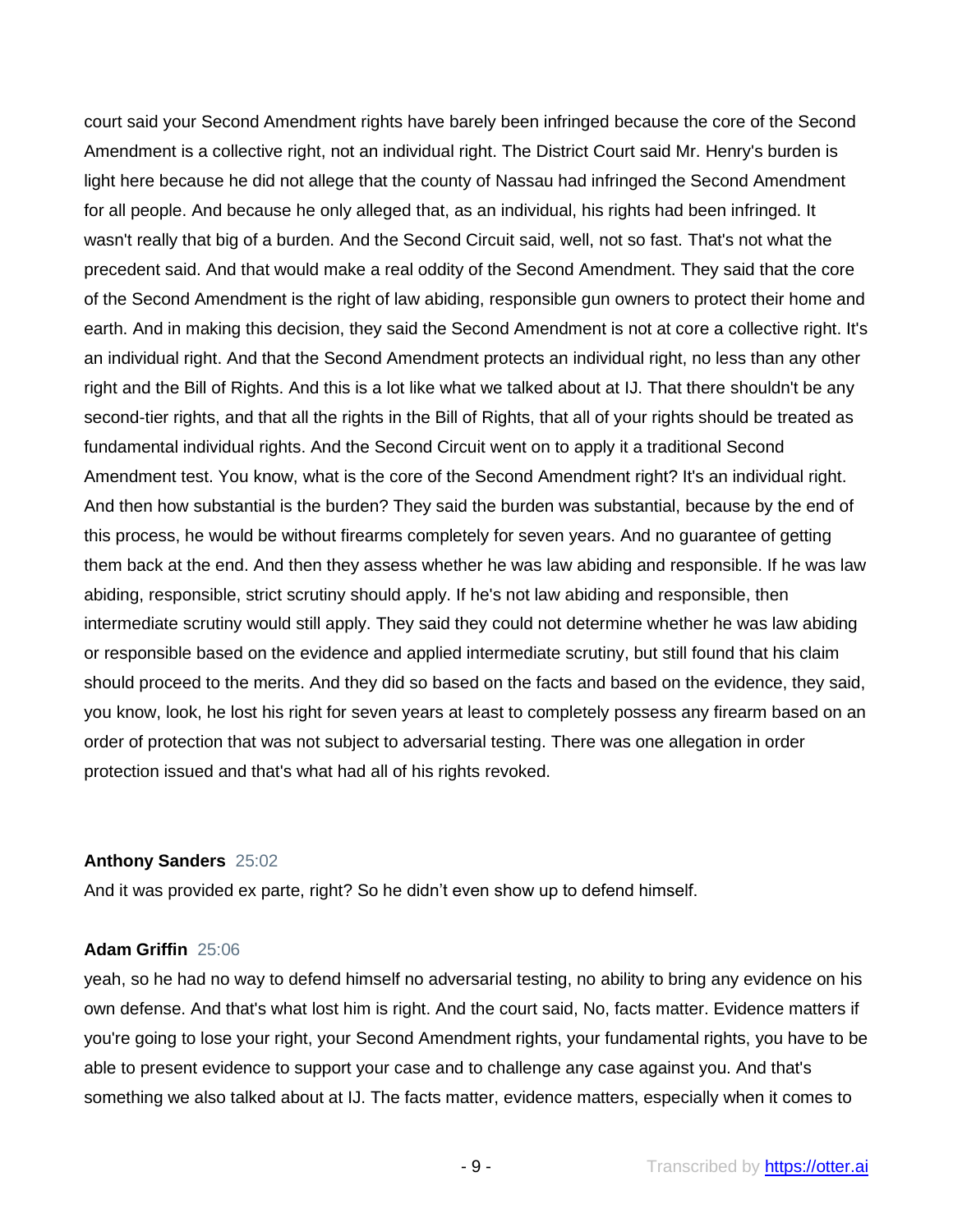your fundamental rights. And so, the court, the Second Circuit here said, we're going to take the evidence seriously, we're going to take the facts seriously. District Court, you did not look at his evidence, and you've got to look at his evidence. And so, they're allowing the claim to proceed to the merits, so that he can try to bring that evidence to show that he is law abiding, that he is responsible. He had an affidavit from his wife and daughter saying that, and the evidence that was put up against him, the Second Circuit had no evidence that the district court had considered his evidence, and it only considered the county's evidence. And that kind of rubber stamp on the scale for the government's position was rejected by the Second Circuit. And, you know, I think that this is a really interesting case, because it deals with something that we were often looking at IJ, where there are certain rights that are treated very fundamental, like the First Amendment. The court to a direct analogy to the First Amendment, they said, we would never say that someone had an alleged a core violation of the First Amendment, simply because they hadn't alleged that all people everywhere had their speech restricted. One person speech restriction is enough to trigger a First Amendment violation

## **Anthony Sanders** 26:34

It is ridiculous to even think about that.

## **Adam Griffin** 26:36

Right, exactly. But we see that with, you know, the public use clause and the takings clause becomes a public purpose. The Second Amendment, which is an individual right to keep and bear arms becomes a collective right. The Free Exercise Clause, sometimes is seen as a nondiscrimination provision rather than individual rights provision. And it's that kind of treating rights certain rights is second tier, and other rights is more fundamental, that the Second Circuit was rejecting with respect to the Second Amendment here.

# **Anthony Sanders** 27:05

Josh, what's your thoughts about tiers of rights? Does the court get it right here?

### **Josh House** 27:11

Yeah, I mean, I think it does, I think they the nail on the head. And actually, I was, you know, I was going to ask Adam, about how does this fit into the larger body? If you know, on the Second Amendment issues that are cropping up kind of across the states right now, where it does look like there are courts that simply don't want to give full protection to the Second Amendment in the way that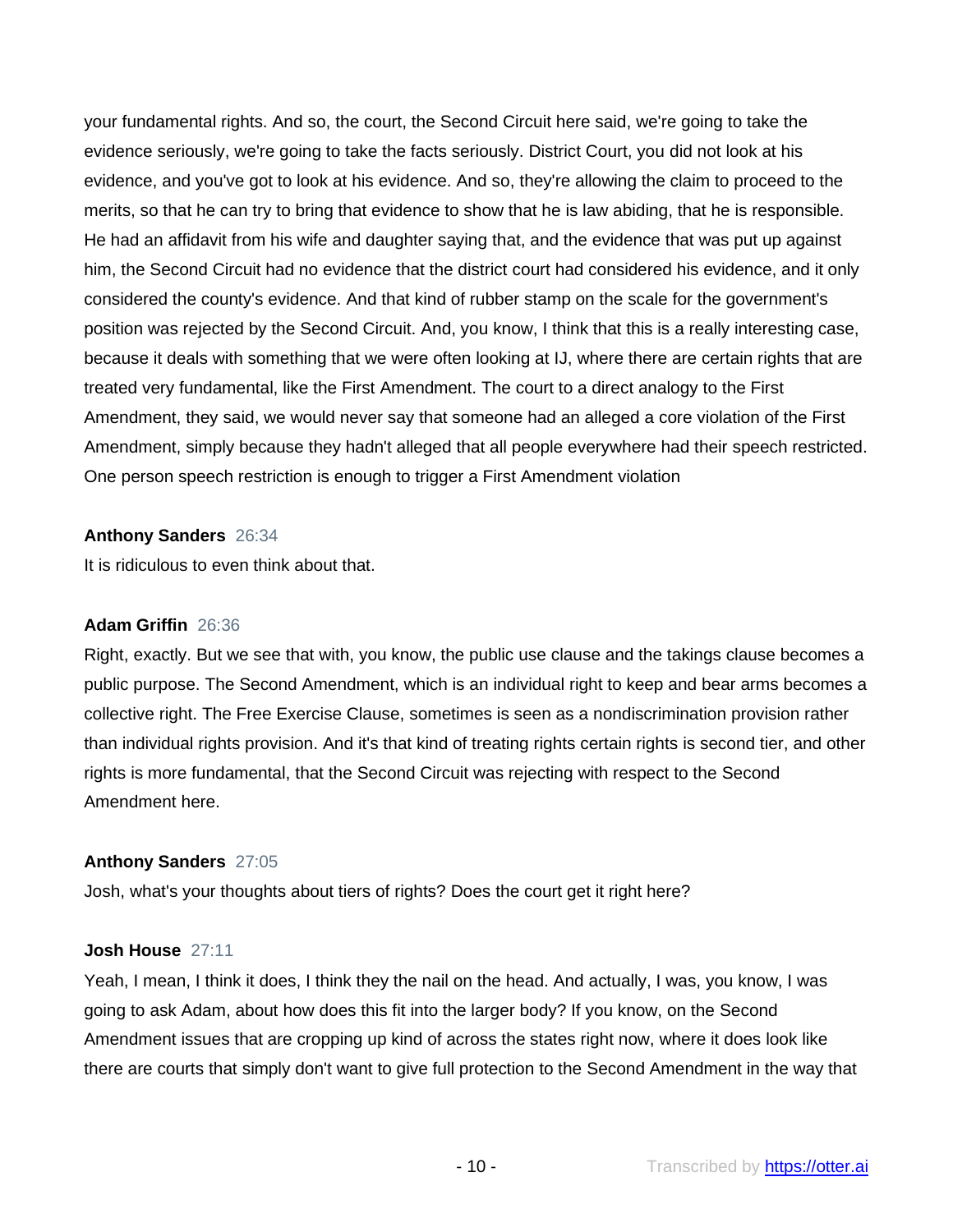they do other rights? Did you kind of look and compare this to the other cases kind of percolating throughout the country?

# **Adam Griffin** 27:43

So, I think this does fit into that trend. I mean, this is a direct application of Heller, Heller decided that the Second Amendment was an individual right, and that the core right was of law abiding, responsible citizens to keep and bear arms to defend their homes. And so, it was a direct application of Heller. And you see the district court saying, well, yeah, Heller said that it's an individual right, but that's really a peripheral right. The core is still that collective right, which is what the descendant Heller had argued that it was a collective right of the people to keep in bear arms. So, it's attempting to kind of marginalize Heller's individual rights holding and still kind of pivot back to the collective rights holding. And if you look at the short circuit podcast we had with David Kopel, he talked about the Ninth Circuit opinion, the Young opinion, where he said, you know, it seems like a really robust and scholarly opinion. But if you look at the source material underlying it, that it's really not saying what the court says it stands for, and it looks like the court is just trying to make the Second Amendment a second class right. And so, I think that that is sort of what's going on here is that there's there is a lot of hesitancy on the part of courts to give the Second Amendment equal protection, among other bills, among other rights in the Bill of Rights, like the First Amendment freedom of speech. And that's probably part of the reason that there's been a lot of cert petitions and why the court took New York Rifle and Pistol to sort of clarify, if the Second Amendment is as protective of the right to keep and bear arms as the First Amendment is for free speech, for instance.

# **Anthony Sanders** 29:10

I think that's all right. And I wouldn't really defend what the district court did here, but I think you could say, what happened with the district court is saying it's a collective right, which of course, is nonsense, because the Heller explicitly said, it's an individual right to keep and bear arms. The problem with since Heller and McDonald and it's the only time the Supreme Court has spoken on this issue is that they didn't spell out how the right is protected in our normal parlance, whether you like it or not, have tiers of scrutiny, whether it's strict scrutiny, intermediate scrutiny, heightened scrutiny, rational basis, whatever it's going to be how do you apply this right? They said, well, look, there's a there's a traditional right to, to keep and bear arms of handguns in the home and that has been violated in these two cases that Heller and McDonald because it was basically a complete prohibition on that. And so, the right has been violated in both of those cases. But when you try to translate that into other situations, and you don't have the tears of scrutiny, you know, rubric to go by, you can see how courts might try to take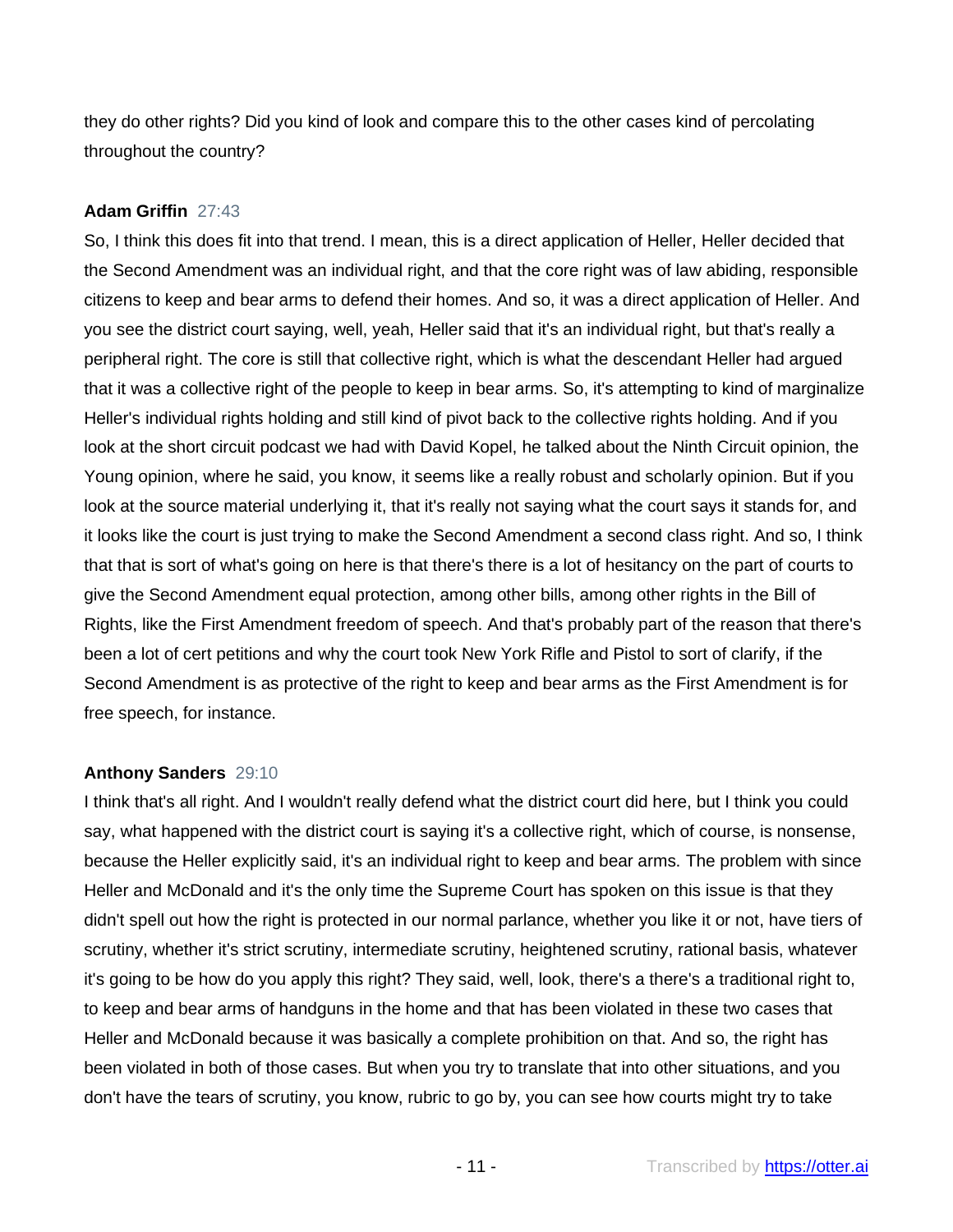from that, perhaps not with the greatest of intention, fair minded of intentions regarding the right to own firearms, but they might translate it in ways like, Well, okay, Heller was a case about an ordinance that was across the board. And this is just about an order of protection for one guy. And so, it just doesn't, you know, it doesn't translate. And so, I need to make it up. And I'm going to say that in that case, it's you know, and only, even though it's an individual right, it only applies collectively. I don't think that's the right analysis. But it's an example of what courts are doing, because they don't have very much information to go by from the Supreme Court, you know, whether they have good intentions or not, they don't have very much information to go by, which is why it is very good, that the Supreme Court has taken another case, the New York case, on the right to bear arms, and is going to hopefully flesh that out a little bit, maybe it'll tell us about tiers of scrutiny, maybe it will tell us about something else. But we're not going to have this you know, Heller box that really we've been because McDonald was just applying Heller to the states where that we've been stuck in since 2008. And perhaps we'll have less cases like that after we have some more flesh on the bone.

## **Adam Griffin** 31:37

I think that's a really good point, Anthony that and you've heard a lot of scholars and litigators calling for the Supreme Court to take these cases because they do need more guidance. Heller was provided a lot of clarity to the Second Amendment that didn't exist before it. But there needs to be more cases, more decisions, fleshing that right out and Heller relied on an originalist sort of history and tradition approach that doesn't always fit neatly into the tiers of scrutiny. And people have questioned whether the tiers of scrutiny itself is originalist. And so, I think that there is some tension in applying Heller in the Second Amendment to this tear of scrutiny box with this, you know, originalist sort of history and tradition approach that might would give the Second Amendment sort of its own unique scope of protection based on the Second Amendment as an independent right, rather than trying slot the Second Amendment or any rights into this tears of scrutiny analysis.

### **Josh House** 32:29

And you know, there's a tie in there to the Bremerton case. It's the case, the gift that keeps on giving. No, there really is because, you know, I mentioned in response to Adam's question earlier about the originalism problem within Bremerton. You know, Judge Nelson goes on in the dissental. About the originalist test and how Lemon v. Kurtzman should be for be tossed out in favor of this originalist approach this historical approach similar to what Heller set forth for the Second Amendment. The problem, of course, and this is perhaps why Lemon is the sort of zombie case that keeps coming back no matter how often the Supreme Court kills it, is that it's just so much easier to apply sort of three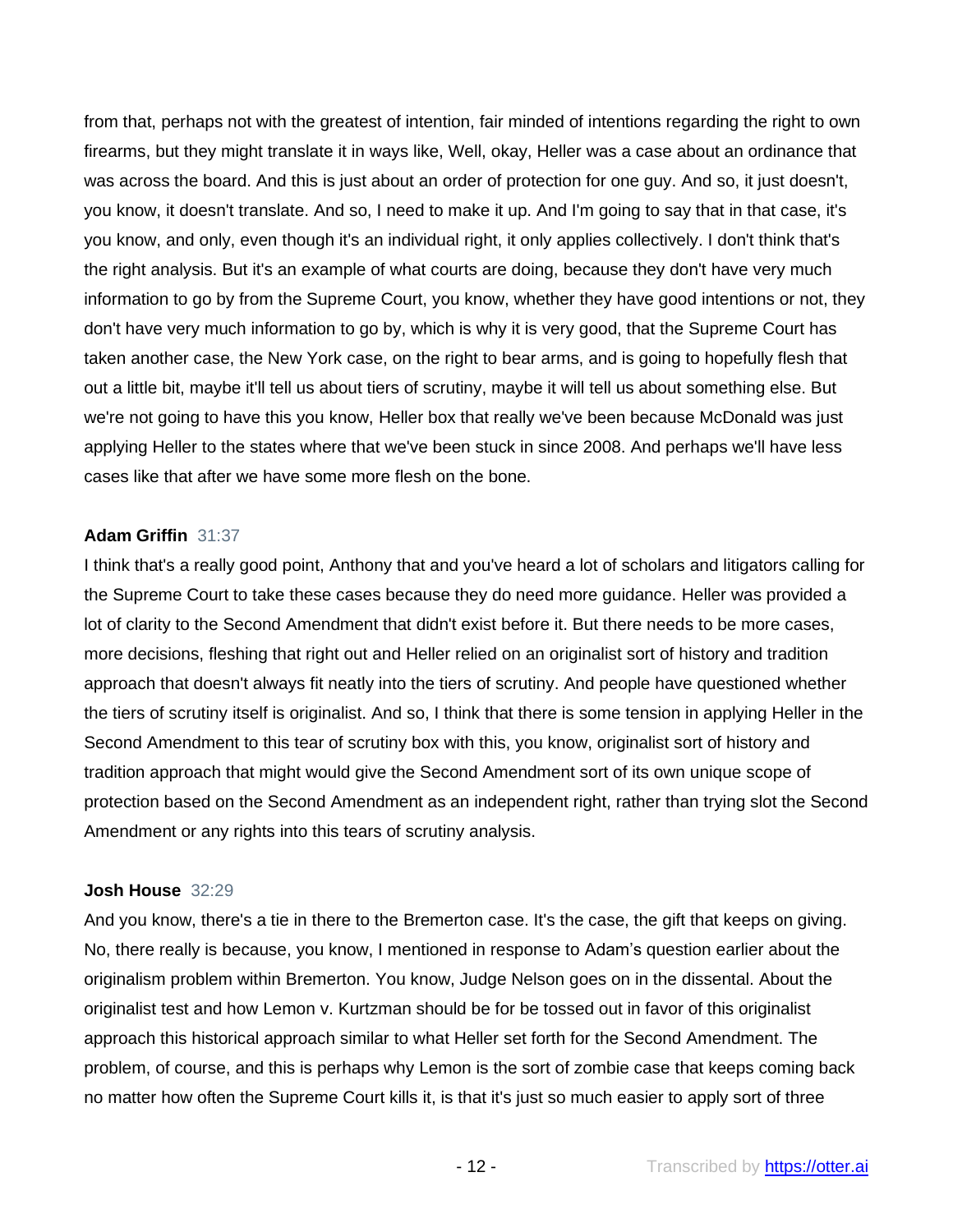pronged tests that can you'll come up on a bar exam than it is, can you imagine on a bar exam, if someone asked you to do the originalist analysis of some hypothetical, like on a test? Like it would just be? It would be chaos. Right. And so, I think the courts are just gravitated toward some sort of, you know, give us something give us a standard and whether that's in the Establishment Clause context, or here in the Second Amendments, you know, context, I think what you have is the originalists on the court going it's not as easy history is complicated. You can't just give you a test. And you have lower courts and lawyers just begging for you know, it's like law students just begging for like the black letter law outline of the problem, so, they don't have to read all the cases and do all the history.

# **Anthony Sanders** 33:56

And I don't blame them because law can be that way. We need we need rules of thumb to actually translate it into, you know, lower court rulings.

## **Adam Griffin** 34:04

Yeah, I think that that is something that the Second Circuit did well, in the Second Amendment context. They said, you know, the core of the right as an individual. Right, and there's a two-part test for that. Right. Is it substantially like is the core infringed? Is it a law-abiding responsible citizen, and then to how substantial is the burden? And, you know, they said District Court go back and apply this two part test determine the level of scrutiny based on that two part test? And, you know, proceed on the merits based on the facts and the evidence from there. And it is that kind of structure that I think the Supreme Court is going to have to be more Express about in New York Rifle and Pistol to give lower courts a sense of what is the real scope of protection for the Second Amendment, and if Kennedy v. Bremerton is granted, or another Free Exercise Clause case. Hopefully the court provides a similar sort of implementable framework that gives lower courts the extent of protection for the individual right at issue,

# **Anthony Sanders** 34:57

You know, yeah, it's funny. That way that Heller ruled that something was an individual right said that a law was unconstitutional, but didn't exactly provide preside provided test for how to apply that in the future. And I think very few people would compare Heller with Lawrence vs. Texas. But in a funny way, they're similar because Lawrence vs. Texas, of course, about the sodomy law in Texas, didn't say what scrutiny it was applying didn't say it was rational basis didn't say it was heightened. A lot of people read it as rational basis case. But Justice Kennedy just kind of, you know, said, this is a bad law. And I mean, it was more than that. But it doesn't make any sense. And so therefore, it's unconstitutional. And